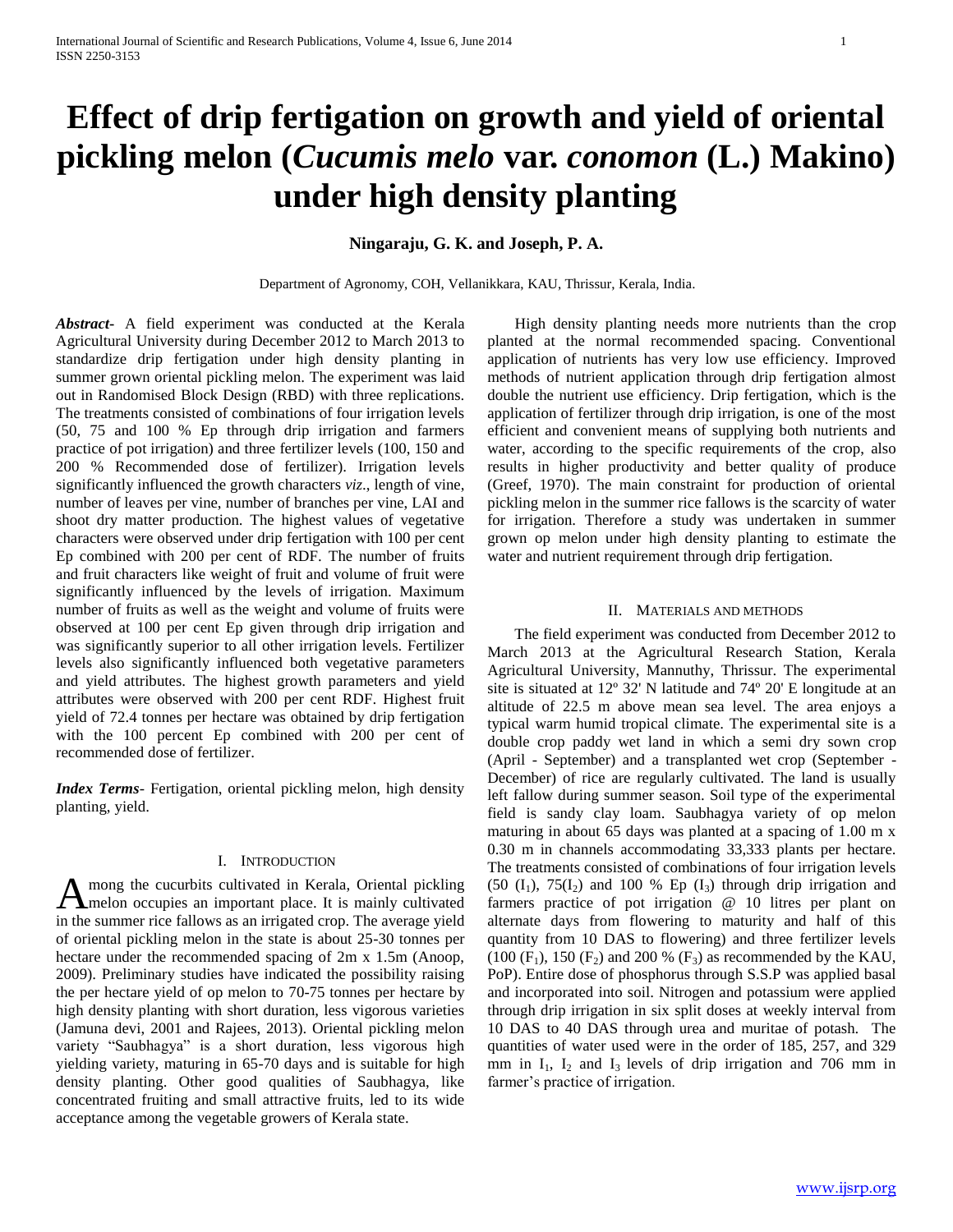## **III.** RESULTS AND DISCUSSION

## **Growth parameters**

 Growth parameters like length of vine, number of leaves per vine, number of branches per vine, leaf area index and shoot dry matter production at harvest increased significantly with increase in drip irrigation level from 50 to 100 per cent Ep. A high irrigation level with pot watering totaling 706 mm was inferior to both 75 and 100 per cent Ep through drip irrigation (Table 1). As the growth parameters showed linear relationship with increasing levels of drip irrigation, the study reveals the necessity for trying higher levels of drip irrigation over 100 per cent Ep under high density planting.

 Length of vine, number of leaves per vine, number of branches per vine, LAI and shoot dry matter production increased significantly with increase in fertilizer levels from 100 to 200 per cent RDF. As these growth factors showed linear increase with increase in fertilizer levels from 100 to 200 per cent RDF, higher levels of fertilizer above 200 per cent RDF are to be tried under high density planting. Similar results have also been reported by Jaksungnaro *et al*. (2001) in cucumber and Alemeyhu (2001) in oriental pickling melon.

Interaction effect of irrigation and fertilizer was significant on vegetative characters like length of vine, number of leaves per vine, number of branches per vine, LAI and shoot dry matter production. The highest values of these parameters were recorded by the treatment combination of 100 per cent Ep given through drip irrigation with 200 per cent RDF.

The increase in length of vine, number of leaves per vine, number of branches per vine, LAI and shoot dry matter production in  $I_3$  over  $I_1$  is in the order of 18, 21, 57, 41 and 55 per cent respectively. Similarly the increase of the above parameters under  $F_3$  level of fertilizer over  $F_1$  level of fertilizer (RDF) is in the order of 12, 18, 39, 27 and 38 per cent respectively. The increase of the above parameters under  $I_3F_3$ over  $I_1F_1$  is in the order of 29, 47, 114, 88 and 107 per cent respectively. Over  $I_4F_1$ , the above parameters increased in  $I_3F_3$  in the order of 28, 24, 125, 48 and 116 per cent respectively.

While the interaction between irrigation levels of 75 and 100 per cent Ep through drip irrigation and fertilizer levels responded positively on growth parameters (Table 2), such a strong interaction could not be seen at the lowest level of drip irrigation with 50 per cent Ep or at the highest level of irrigation (706 mm) with pot. The results obtained in this study are in conformity with the results of Bach and Hruska (1981) in cucumber and Sharda *et al.* (2006) in onion.

Both days to flowering and harvesting did not show significant change under irrigation or fertilizer levels. The interaction between them also was not significant. In general, days taken to flowering were 23 in the case of drip irrigation and 24 in pot irrigation. Days to harvest as lesser in drip irrigated plots than pot irrigated plots. Similar results were also recorded by Anoop (2009) in oriental pickling melon.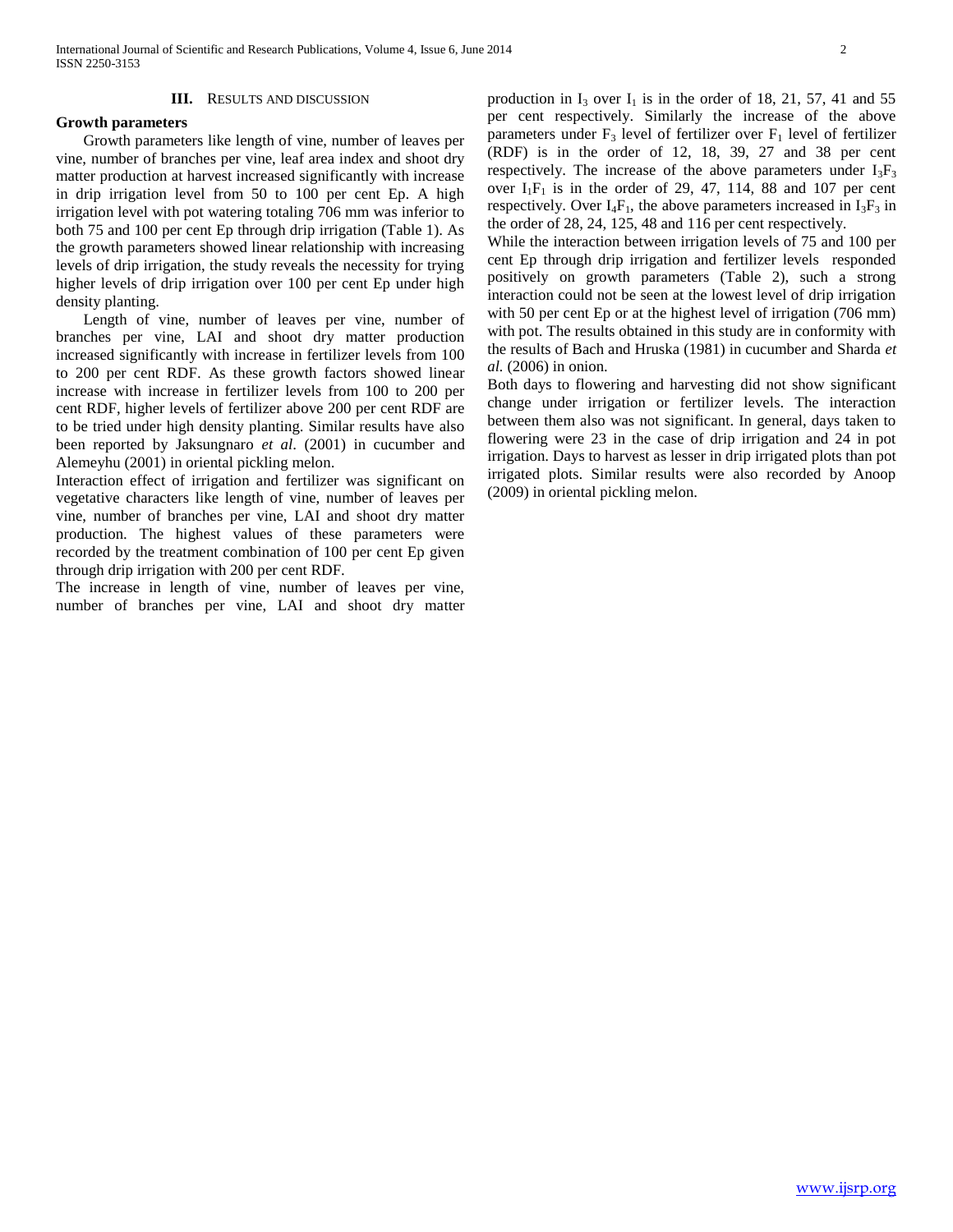| Treatment                                                                                                 | of<br>Length<br>vine (cm)                                                                                      | Number<br>of<br>leaves<br>per<br>vine                                                                    | of<br>Number<br>branches per<br>vine                                                                                  | Leaf<br>Area<br>Index                                                                                                     | Shoot dry<br>matter<br>(kg/ha)                                                                                 | Days<br>to<br>first<br>flowering                                                                                                       |
|-----------------------------------------------------------------------------------------------------------|----------------------------------------------------------------------------------------------------------------|----------------------------------------------------------------------------------------------------------|-----------------------------------------------------------------------------------------------------------------------|---------------------------------------------------------------------------------------------------------------------------|----------------------------------------------------------------------------------------------------------------|----------------------------------------------------------------------------------------------------------------------------------------|
| Irrigation<br>$I_1$<br>I <sub>2</sub><br>$I_3$<br>$I_4$<br>Fertilizer<br>$F_1$<br>F <sub>2</sub><br>$F_3$ | 114.9 <sup>d</sup><br>$133.1^{b}$<br>$135.6^a$<br>$122.3^{\circ}$<br>$119.0^\circ$<br>$126.9^{b}$<br>$133.6^a$ | $15.1^\circ$<br>$17.5^{ab}$<br>18.3 <sup>a</sup><br>$17.3^{b}$<br>$15.6^\circ$<br>$17.2^b$<br>$18.4^{a}$ | $2.3^{\circ}$<br>$2.8^{\rm b}$<br>3.6 <sup>a</sup><br>$2.2^{\circ}$<br>$2.3^{\rm b}$<br>$2.6^b$<br>$3.2^{\mathrm{a}}$ | $1.48^\circ$<br>$1.78^{b}$<br>2.08 <sup>a</sup><br>1.81 <sup>b</sup><br>1.58 <sup>c</sup><br>1.78 <sup>b</sup><br>$2.00a$ | $1059.0^d$<br>$1353.0^{b}$<br>$1642.0^a$<br>$1144.0^{\circ}$<br>$1100.0^{\circ}$<br>$1284.0^{b}$<br>$1515.0^a$ | 23.0 <sup>b</sup><br>23.0 <sup>b</sup><br>23.0 <sup>b</sup><br>$24.0^{\rm a}$<br>$23.25^{\rm a}$<br>$23.25^{\rm a}$<br>$23.25^{\rm a}$ |
| $SEm +$                                                                                                   | 1.13                                                                                                           | 0.18                                                                                                     | 0.06                                                                                                                  | 0.02                                                                                                                      | 17.68                                                                                                          | $\boldsymbol{0}$                                                                                                                       |
| $I \times F$                                                                                              | Sig                                                                                                            | Sig                                                                                                      | Sig                                                                                                                   | Sig                                                                                                                       | Sig                                                                                                            | <b>NS</b>                                                                                                                              |

# **Table 1. Influence of irrigation and fertilizer levels on vegetative growth parameters Figures with same alphabets in superscript do not differ significantly at 5 % level in DMRT**

**Table 2. Interaction effect of irrigation and fertilizer levels on vegetative growth parameters**

| Treatments | of<br>Length<br>$vine$ (cm) | Number<br>leaves<br>vine | of<br>per | Number<br>branches<br>vine | of<br>per | Leaf<br>Index     | Area | <b>Shoot</b><br>dry<br>matter (kg/ha) |
|------------|-----------------------------|--------------------------|-----------|----------------------------|-----------|-------------------|------|---------------------------------------|
| $I_1F_1$   | $110.0^f$                   | $13.5^{\frac{1}{9}}$     |           | $2.1^{fg}$                 |           | 1.28 <sup>e</sup> |      | $988.3^{i}$                           |
| $I_1F_2$   | $114.3^e$                   | $15.3^{f}$               |           | $2.4^e$                    |           | $1.55^d$          |      | 1043.0 <sup>h</sup>                   |
| $I_1F_3$   | $120.3^{d}$                 | $16.7^{\rm d}$           |           | 2.6 <sup>de</sup>          |           | 1.60 <sup>d</sup> |      | $1146.\overline{0^{fg}}$              |
| $I_2F_1$   | $125.8^{\circ}$             | 15.7 <sup>ef</sup>       |           | $2.4^e$                    |           | $1.61^d$          |      | 1176.0 <sup>f</sup>                   |
| $I_2F_2$   | $136.8^{b}$                 | $17.\overline{9^c}$      |           | 2.7 <sup>cd</sup>          |           | $1.75^{\circ}$    |      | $1400.0^{\overline{d}}$               |
| $I_2F_3$   | $136.8^{b}$                 | $18.8^{b}$               |           | $3.3^b$                    |           | 1.99 <sup>b</sup> |      | $1484.0^{\circ}$                      |
| $I_3F_1$   | $128.5^\circ$               | $16.9^{d}$               |           | $2.9^\circ$                |           | 1.80 <sup>c</sup> |      | $1288.0^e$                            |
| $I_3F_2$   | $136.0^{b}$                 | $18.\overline{1^c}$      |           | $3.3^b$                    |           | $2.05^{\rm b}$    |      | $1596.0^{b}$                          |
| $I_3F_3$   | $142.3^a$                   | $19.9^{\rm a}$           |           | $4.5^{\mathrm{a}}$         |           | $2.40^{\rm a}$    |      | $2043.0^a$                            |
| $I_4F_1$   | $111.5^{\text{ef}}$         | 16.0 <sup>e</sup>        |           | 2.0 <sup>g</sup>           |           | $1.62^d$          |      | $947.7^{i}$                           |
| $I_4F_2$   | $120.4^d$                   | 17.6 <sup>c</sup>        |           | $2.2^{\rm f}$              |           | 1.80 <sup>c</sup> |      | $1096.0^{gh}$                         |
| $I_4F_3$   | $135.0^{b}$                 | $18.2^{\circ}$           |           | 2.6 <sup>de</sup>          |           | $2.02^b$          |      | $1388.0^{d}$                          |

 Figures with same alphabets in superscript do not differ significantly at 5 % level in DMRT

# **Yield attributes**

 Yield attributes like number of fruits per plant, average weight of fruit, mean volume of fruit, fruit dry matter and fruit yield increased significantly with increase in drip irrigation level from 50 per cent Ep to 100 per cent Ep. A high level of irrigation through pot watering (706 mm) was inferior to both 75 and 100 per cent Ep through drip irrigation. (Table 3). The results indicated the superiority of drip irrigation at 100 per cent Ep (329

mm) to enhance yield and yield attributes under high density planting of op melon and the inefficiency of high level of irrigation water applied through pot watering (706 mm). As there was linear increase in yield and yield attributes due to increasing level of drip irrigation, higher levels of Ep above 100 per cent needs to be tried under higher density planting. Lower levels of drip irrigation with 50 per cent Ep as well as higher level of pot irrigation (706 mm) are not beneficial to promote yield attributes and yield of op melon. The study clearly indicated water requirement of above 100 per cent Ep through drip irrigation for op melon under high density planting. But a high level through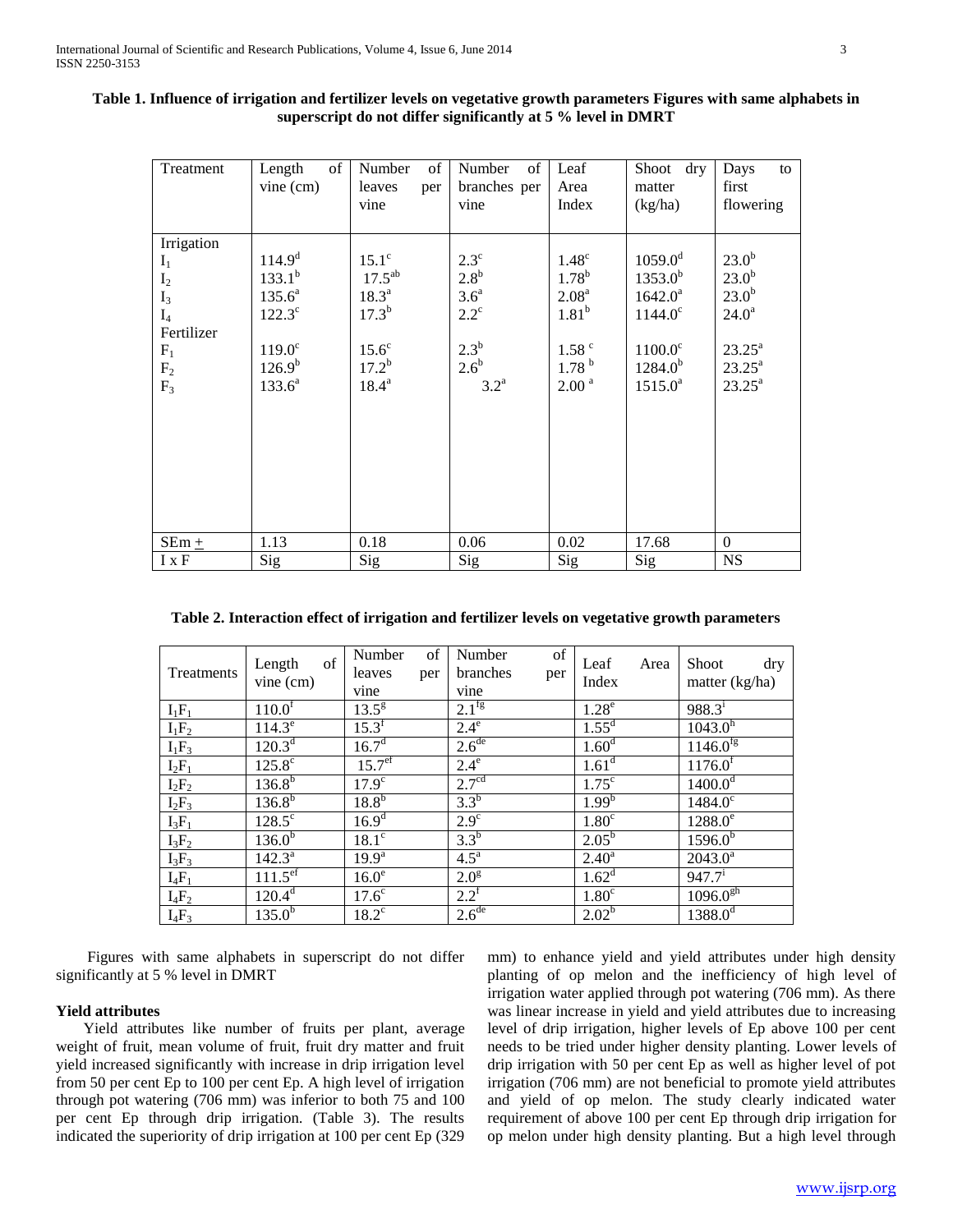pot watering was ineffective. The beneficial effect of drip irrigation are due to a high water use efficiency because of application of water at the root zone of the crop, reduced seepage, percolation and evaporation losses and maintenance of an ideal moisture/oxygen relationship in the root zone which is highly essential for vegetative and reproductive growth. Results of several studies have indicated the water saving in drip irrigation is 30 to 70 per cent (Shinde and Malunjkar, 2010).

 Mean fruit yield per hectare increased significantly with increase in irrigation level up to 100 per cent Ep through drip irrigation and then decreased under pot watering. The increases in per hectare fruit yield in  $I_3$  over  $I_1$  and  $I_2$  was in the order of 18.7 and 36.0 per cent respectively. The increase in fruit yield of op melon in  $I_2$  and  $I_3$  over pot irrigation  $(I_4)$  was in the order 10 and 26 per cent respectively. Better growth expressions under  $I_2$ and  $I_3$  were responsible for more fruit yield under these treatments. I4, which is the farmer's practice of irrigation, recorded significantly lower fruit yield than  $I_2$  and  $I_3$  because of lower production of vegetative parameters, number of fruits per plant and average fruit weight.

 Number of fruits per plant, average fruit weight and mean fruit yield increased significantly with increase in fertilizer level from 100 to 200 per cent. Increase of fruit yield per hectare in  $F_2$ and  $F_3$  over  $F_1$  was in the order of 7 and 19 per cent respectively. As the response of fruit yield to fertilizer level was linear in nature, it indicates that under high density planting, which has 33,333 plants per hectare, a fertilizer dose more than 200 per cent of the recommended dose for the normal population of 10,000 plants per hectare is needed.

 Among the yield attributes and yield interaction between irrigation and fertilizer level was significant only on mean fruit yield.  $I_3F_3$  recorded the highest fruit yield of 72.4 tonnes per hectare (Fig. 1). The increase in fruit yield in  $I_3F_3$  over  $I_1F_1$  and  $I_4F_1$  was in the order of 61 and 48 per cent respectively. Higher level of irrigation through farmers practice and lower level of drip irrigation with 50 per cent Ep did not interact favourably with fertilizer levels under high density planting. The result clearly indicates that a favourable interaction between water and nutrients occurs only at a suitable level of moisture in the root zone of the crop. The positive interaction between irrigation and fertilizer level on enhancing the fruit yield in various vegetables has been reported by Alemeyhu (2001) and Jamuna devi (2003). Highest fruit yield in  $I_3F_3$  was due to the best expression of growth parameters like length of vine, number of leaves per vine, number of branches per vine and leaf area index. As all the growth parameters increased linearly with increase in drip irrigation up to 100 per cent Ep and fertilizer level up to  $F_3$ , best growth was expressed in  $I_3F_3$ . The expression of yield attributes and yield followed the same trend shown by the vegetative parameters. The study clearly indicated the superiority of drip fertigation over conventional irrigation and manurial practices by the farmers. As the plant population in the trial was 33,333 per hectare compared to the normal recommended population of 10,000 plants per hectare, the water and nutrient requirement through drip fertigation under high density planting was found to be more than the tried maximum level of 100 per cent Ep and 200 per cent RDF tested in the trial. Therefore, further studies are required to standardize the drip fertigation requirement of op melon at high density planting.

| Treatment      | No. of fruits<br>per plant | Average<br>weight of one<br>fruit $(g)$ | of<br>Volume<br>fruit<br>one<br>(cm <sup>3</sup> ) | Mean<br>fruit<br>yield $(t/ha)$ | Days to<br>harvest | Fruit<br>$\rm{d}$ ry<br>matter<br>(kg/ha) |
|----------------|----------------------------|-----------------------------------------|----------------------------------------------------|---------------------------------|--------------------|-------------------------------------------|
| Irrigation     |                            |                                         |                                                    |                                 |                    |                                           |
| $I_1$          | 2.3 <sup>d</sup>           | $624.9^{b}$                             | $637.3^{b}$                                        | $49.1^d$                        | 65.0 <sup>b</sup>  | 4414.0 <sup>d</sup>                       |
| I <sub>2</sub> | $2.7^{b}$                  | $638.9^{b}$                             | $652.8^{b}$                                        | $58.3^{b}$                      | 65.0 <sup>b</sup>  | $5248.0^{b}$                              |
| $I_3$          | 2.8 <sup>a</sup>           | $710.2^a$                               | $724.4^a$                                          | 66.8 <sup>a</sup>               | 65.0 <sup>b</sup>  | $6010.0^a$                                |
| $I_4$          | $2.5^{\circ}$              | $626.8^{b}$                             | $639.3^{b}$                                        | $52.9^\circ$                    | $67.0^{\rm a}$     | $4757.0^{\circ}$                          |
| Fertilizer     |                            |                                         |                                                    |                                 |                    |                                           |
| $F_1$          | $2.4^\circ$                | $638.7^{b}$                             | $652.2^{b}$                                        | $52.3^\circ$                    | $65.50^{\rm a}$    | $4707.0^{\circ}$                          |
| F <sub>2</sub> | $2.6^{\rm b}$              | $645.4^{b}$                             | $658.2^{b}$                                        | 56.0 <sup>b</sup>               | $65.50^{\rm a}$    | $5031.0^{b}$                              |
| $F_3$          | $2.7^{\rm a}$              | 666.7 <sup>a</sup>                      | $680.0^a$                                          | 62.0 <sup>a</sup>               | $65.50^{\rm a}$    | $5584.0^a$                                |
| $SEm +$        | 0.039                      | 9.31                                    | 9.71                                               | 0.479                           | $\overline{0}$     | 61.90                                     |
| $I \times F$   | <b>NS</b>                  | <b>NS</b>                               | <b>NS</b>                                          | Sig                             | <b>NS</b>          | <b>NS</b>                                 |

|  | Table 3. Influence of irrigation and fertilizer levels on fruit characters, yield and days to harvest |  |
|--|-------------------------------------------------------------------------------------------------------|--|
|  |                                                                                                       |  |

Figures with same alphabets in superscript do not differ significantly at 5 % level in DMRT